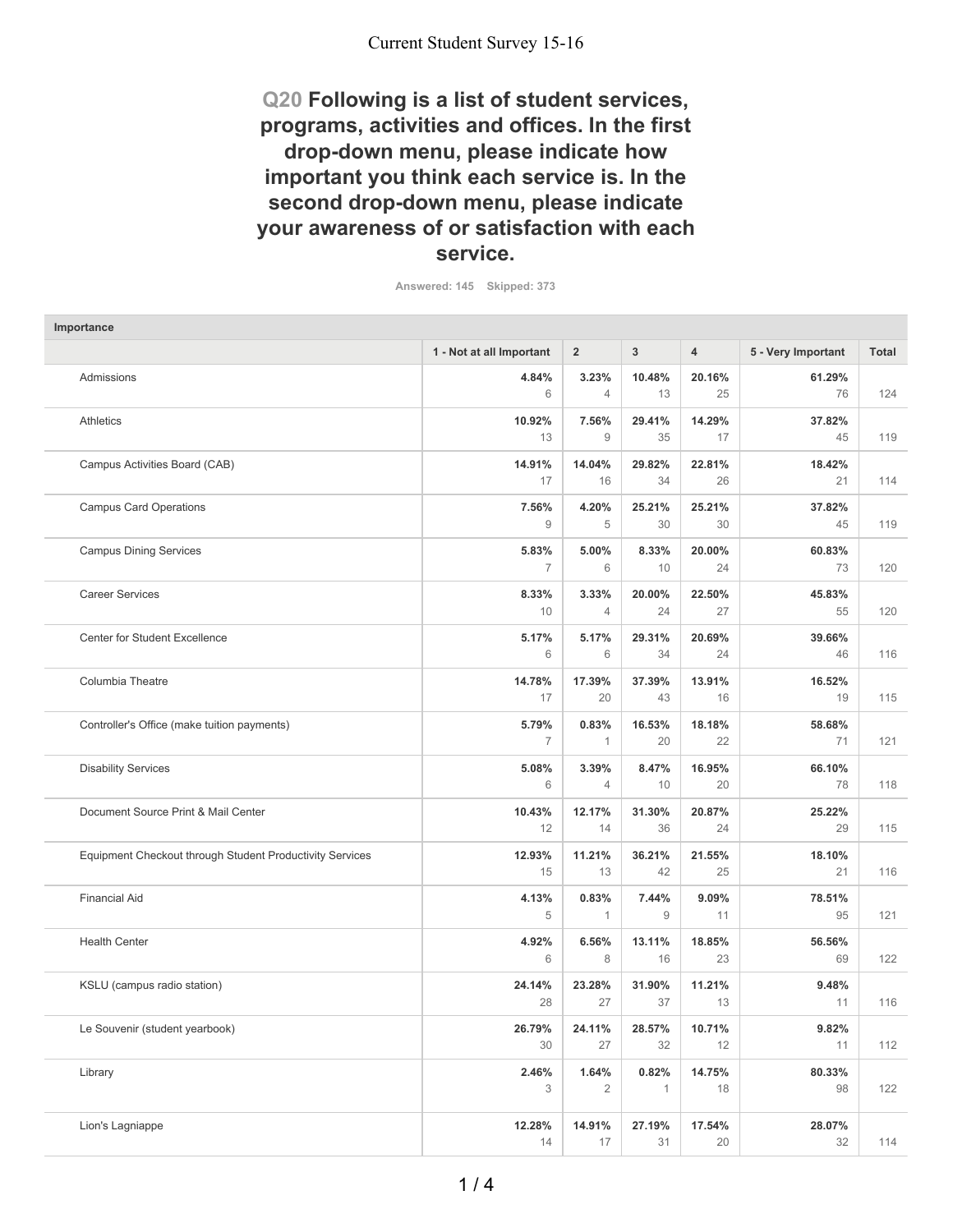## Current Student Survey 15-16

| Lion's Roar (student newspaper)                                | 16.95%<br>20            | 17.80%<br>21            | 31.36%<br>37 | 15.25%<br>18 | 18.64%<br>22  | 118 |
|----------------------------------------------------------------|-------------------------|-------------------------|--------------|--------------|---------------|-----|
| Multicultural/International Student Services                   | 12.28%<br>14            | 8.77%<br>10             | 25.44%<br>29 | 25.44%<br>29 | 28.07%<br>32  | 114 |
| Records & Registration                                         | 4.35%<br>5              | 3.48%<br>$\overline{4}$ | 18.26%<br>21 | 23.48%<br>27 | 50.43%<br>58  | 115 |
| Recreational Sports & Wellness (Rec Center)                    | 4.88%<br>6              | 4.88%<br>6              | 18.70%<br>23 | 22.76%<br>28 | 48.78%<br>60  | 123 |
| Shuttle Services (Lions Traxx)                                 | 6.03%<br>7              | 6.03%<br>7              | 24.14%<br>28 | 25.00%<br>29 | 38.79%<br>45  | 116 |
| Southeastern Channel (campus television station)               | 29.51%<br>36            | 23.77%<br>29            | 28.69%<br>35 | 11.48%<br>14 | 6.56%<br>8    | 122 |
| <b>Student Conduct</b>                                         | 8.70%<br>10             | 5.22%<br>6              | 28.70%<br>33 | 21.74%<br>25 | 35.65%<br>41  | 115 |
| Student Engagement (SGA, Student Orgs, Greek Life, Leadership) | 17.89%<br>22            | 8.94%<br>11             | 20.33%<br>25 | 11.38%<br>14 | 41.46%<br>51  | 123 |
| <b>Student Handbook</b>                                        | 11.97%<br>14            | 16.24%<br>19            | 32.48%<br>38 | 11.11%<br>13 | 28.21%<br>33  | 117 |
| <b>Student Union</b>                                           | 6.50%<br>8              | 0.81%<br>$\mathbf{1}$   | 7.32%<br>9   | 24.39%<br>30 | 60.98%<br>75  | 123 |
| Technology                                                     | 5.04%<br>6              | 4.20%<br>5              | 10.08%<br>12 | 15.97%<br>19 | 64.71%<br>77  | 119 |
| Testing                                                        | 4.24%<br>5              | 5.08%<br>6              | 23.73%<br>28 | 19.49%<br>23 | 47.46%<br>56  | 118 |
| <b>Textbook Rental</b>                                         | 3.25%<br>4              | 0.81%<br>$\mathbf{1}$   | 4.88%<br>6   | 8.13%<br>10  | 82.93%<br>102 | 123 |
| <b>University Bookstore</b>                                    | 5.69%<br>7              | 3.25%<br>4              | 16.26%<br>20 | 26.02%<br>32 | 48.78%<br>60  | 123 |
| <b>University Center</b>                                       | 5.83%<br>$\overline{7}$ | 5.00%<br>6              | 31.67%<br>38 | 22.50%<br>27 | 35.00%<br>42  | 120 |
| University Counseling Center                                   | 6.03%<br>$\overline{7}$ | 3.45%<br>4              | 13.79%<br>16 | 17.24%<br>20 | 59.48%<br>69  | 116 |
| <b>University Housing</b>                                      | 8.70%<br>10             | 2.61%<br>3              | 6.96%<br>8   | 24.35%<br>28 | 57.39%<br>66  | 115 |
| <b>University Parking</b>                                      | 6.50%<br>8              | 3.25%<br>4              | 4.07%<br>5   | 17.07%<br>21 | 69.11%<br>85  | 123 |
| University Police Department                                   | 4.96%<br>6              | 1.65%<br>$\overline{2}$ | 9.09%<br>11  | 7.44%<br>9   | 76.86%<br>93  | 121 |
| <b>Writing Center</b>                                          | 6.72%<br>8              | 3.36%<br>4              | 17.65%<br>21 | 32.77%<br>39 | 39.50%<br>47  | 119 |
|                                                                |                         |                         |              |              |               |     |

### **Satisfaction**

|                               | 1 - Very<br><b>Dissatisfied</b> | $\overline{2}$ | 3      | $\overline{4}$ | 5 - Very<br><b>Satisfied</b> | Haven't<br><b>Used</b> | <b>Unaware</b><br>of | <b>Total</b> |
|-------------------------------|---------------------------------|----------------|--------|----------------|------------------------------|------------------------|----------------------|--------------|
| Admissions                    | 6.67%                           | 11.11%         | 23.33% | 16.67%         | 37.78%                       | 3.33%                  | 1.11%                |              |
|                               | 6                               | 10             | 21     | 15             | 34                           | 3                      |                      | 90           |
| Athletics                     | 4.55%                           | 3.41%          | 21.59% | 11.36%         | 19.32%                       | 38.64%                 | 1.14%                |              |
|                               | 4                               | 3              | 19     | 10             | 17                           | 34                     |                      | 88           |
| Campus Activities Board (CAB) | 2.41%                           | 9.64%          | 13.25% | 12.05%         | 8.43%                        | 34.94%                 | 19.28%               |              |
|                               | $\Omega$<br>∠                   | 8              | 11     | 10             |                              | 29                     | 16                   | 83           |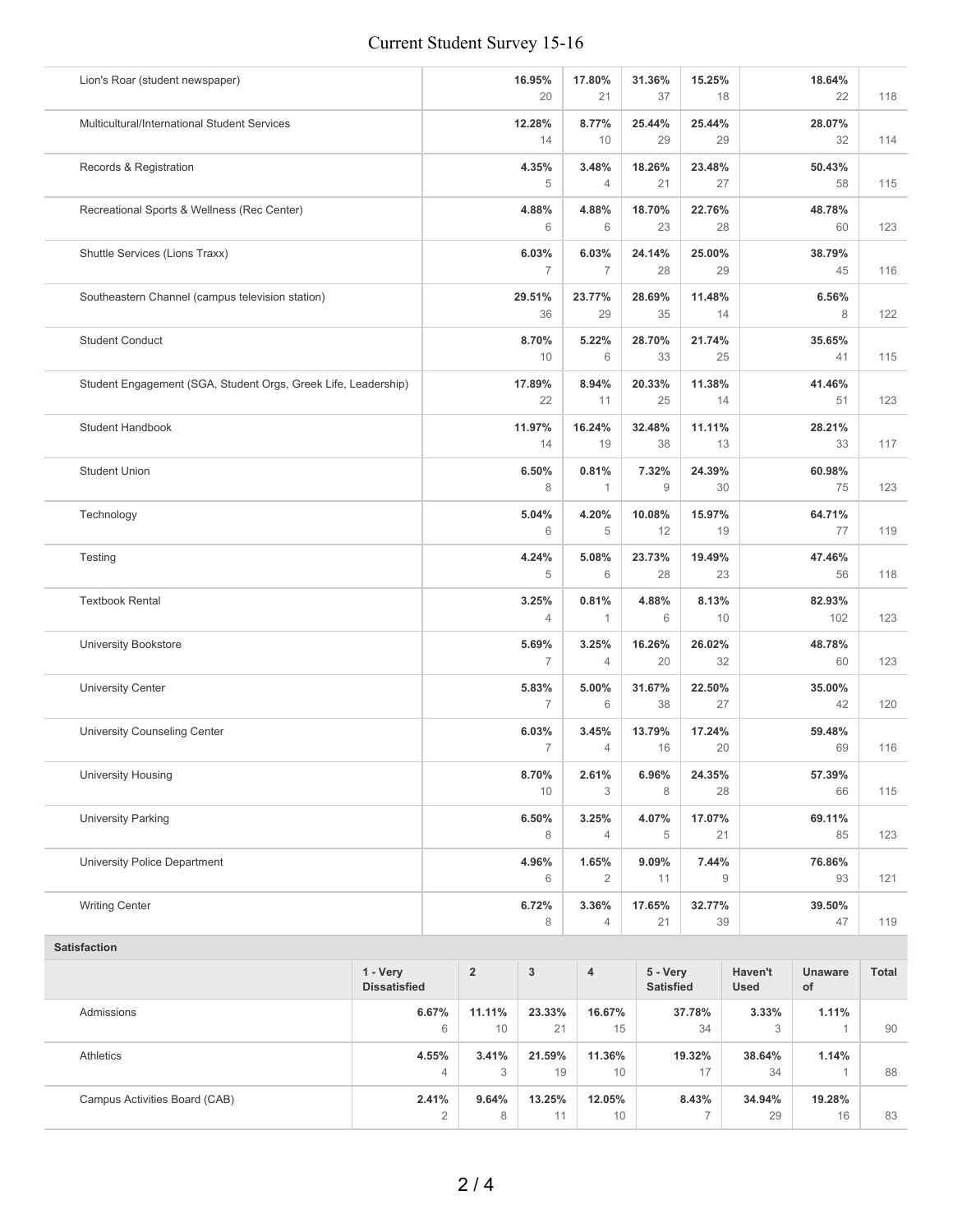## Current Student Survey 15-16

| <b>Campus Card Operations</b>                                     | 3.41%<br>3  | 9.09%<br>8              | 17.05%<br>15            | 29.55%<br>26            | 14.77%<br>13            | 20.45%<br>18         | 5.68%<br>5                 | 88 |
|-------------------------------------------------------------------|-------------|-------------------------|-------------------------|-------------------------|-------------------------|----------------------|----------------------------|----|
| <b>Campus Dining Services</b>                                     | 8.99%<br>8  | 7.87%<br>$\overline{7}$ | 14.61%<br>13            | 29.21%<br>26            | 20.22%<br>18            | 17.98%<br>16         | 1.12%<br>$\mathbf{1}$      | 89 |
| <b>Career Services</b>                                            | 3.41%<br>3  | 4.55%<br>$\overline{4}$ | 11.36%<br>10            | 14.77%<br>13            | 11.36%<br>10            | 51.14%<br>45         | 3.41%<br>3                 | 88 |
| <b>Center for Student Excellence</b>                              | 3.61%<br>3  | 4.82%<br>$\overline{4}$ | 14.46%<br>12            | 19.28%<br>16            | 16.87%<br>14            | 36.14%<br>30         | 4.82%<br>4                 | 83 |
| Columbia Theatre                                                  | 4.65%<br>4  | 4.65%<br>$\overline{4}$ | 12.79%<br>11            | 9.30%<br>8              | 15.12%<br>13            | 48.84%<br>42         | 4.65%<br>4                 | 86 |
| Controller's Office (make tuition payments)                       | 4.71%<br>4  | 8.24%<br>$\overline{7}$ | 23.53%<br>20            | 22.35%<br>19            | 25.88%<br>22            | 10.59%<br>9          | 4.71%<br>$\overline{4}$    | 85 |
| <b>Disability Services</b>                                        | 3.37%<br>3  | $0.00\%$<br>$\Omega$    | 7.87%<br>7              | 4.49%<br>4              | 8.99%<br>8              | 70.79%<br>63         | 4.49%<br>$\overline{4}$    | 89 |
| Document Source Print & Mail Center                               | 3.57%<br>3  | 2.38%<br>$\overline{2}$ | 14.29%<br>12            | 14.29%<br>12            | 19.05%<br>16            | 35.71%<br>30         | 10.71%<br>9                | 84 |
| Equipment Checkout through Student Productivity<br>Services       | 3.53%<br>3  | 0.00%<br>$\mathbf{0}$   | 14.12%<br>12            | 4.71%<br>$\overline{4}$ | 8.24%<br>$\overline{7}$ | 45.88%<br>39         | 23.53%<br>20               | 85 |
| <b>Financial Aid</b>                                              | 10.11%<br>9 | 6.74%<br>6              | 19.10%<br>17            | 21.35%<br>19            | 30.34%<br>27            | 12.36%<br>11         | 0.00%<br>$\Omega$          | 89 |
| <b>Health Center</b>                                              | 6.74%<br>6  | 2.25%<br>2              | 7.87%<br>$\overline{7}$ | 8.99%<br>8              | 13.48%<br>12            | 56.18%<br>50         | 4.49%<br>4                 | 89 |
| KSLU (campus radio station)                                       | 3.61%<br>3  | 7.23%<br>6              | 16.87%<br>14            | 7.23%<br>6              | 8.43%<br>$\overline{7}$ | 43.37%<br>36         | 13.25%<br>11               | 83 |
| Le Souvenir (student yearbook)                                    | 2.44%<br>2  | 4.88%<br>$\overline{4}$ | 12.20%<br>10            | 7.32%<br>6              | 6.10%<br>5              | 53.66%<br>44         | 13.41%<br>11               | 82 |
| Library                                                           | 3.30%<br>3  | 2.20%<br>2              | 21.98%<br>20            | 20.88%<br>19            | 51.65%<br>47            | 0.00%<br>$\mathbf 0$ | $0.00\%$<br>$\mathbf{0}$   | 91 |
| Lion's Lagniappe                                                  | 4.76%<br>4  | 8.33%<br>$\overline{7}$ | 10.71%<br>9             | 13.10%<br>11            | 15.48%<br>13            | 44.05%<br>37         | 3.57%<br>3                 | 84 |
| Lion's Roar (student newspaper)                                   | 4.82%<br>4  | 7.23%<br>6              | 24.10%<br>20            | 14.46%<br>12            | 15.66%<br>13            | 33.73%<br>28         | $0.00\%$<br>$\overline{0}$ | 83 |
| Multicultural/International Student Services                      | 3.57%<br>3  | 2.38%<br>$\overline{2}$ | 13.10%<br>11            | 1.19%                   | 5.95%<br>5              | 60.71%<br>51         | 13.10%<br>11               | 84 |
| Records & Registration                                            | 7.06%<br>6  | 5.88%<br>5              | 24.71%<br>21            | 18.82%<br>16            | 23.53%<br>20            | 15.29%<br>13         | 4.71%<br>4                 | 85 |
| Recreational Sports & Wellness (Rec Center)                       | 2.25%<br>2  | 5.62%<br>5              | 12.36%<br>11            | 17.98%<br>16            | 40.45%<br>36            | 21.35%<br>19         | $0.00\%$<br>0              | 89 |
| Shuttle Services (Lions Traxx)                                    | 3.57%<br>3  | 1.19%<br>1              | 14.29%<br>12            | 10.71%<br>9             | 23.81%<br>20            | 45.24%<br>38         | 1.19%<br>$\mathbf{1}$      | 84 |
| Southeastern Channel (campus television station)                  | 7.06%<br>6  | 3.53%<br>3              | 11.76%<br>10            | 10.59%<br>9             | 3.53%<br>3              | 45.88%<br>39         | 17.65%<br>15               | 85 |
| <b>Student Conduct</b>                                            | 2.44%<br>2  | 4.88%<br>4              | 14.63%<br>12            | 20.73%<br>17            | 14.63%<br>12            | 29.27%<br>24         | 13.41%<br>11               | 82 |
| Student Engagement (SGA, Student Orgs, Greek<br>Life, Leadership) | 4.55%<br>4  | 10.23%<br>9             | 13.64%<br>12            | 10.23%<br>9             | 25.00%<br>22            | 35.23%<br>31         | 1.14%<br>$\mathbf{1}$      | 88 |
| Student Handbook                                                  | 2.41%<br>2  | 3.61%<br>3              | 27.71%<br>23            | 12.05%<br>10            | 15.66%<br>13            | 34.94%<br>29         | 3.61%<br>3                 | 83 |
| <b>Student Union</b>                                              | 5.56%<br>5  | 5.56%<br>5              | 16.67%<br>15            | 22.22%<br>20            | 45.56%<br>41            | 3.33%<br>3           | 1.11%<br>$\mathbf{1}$      | 90 |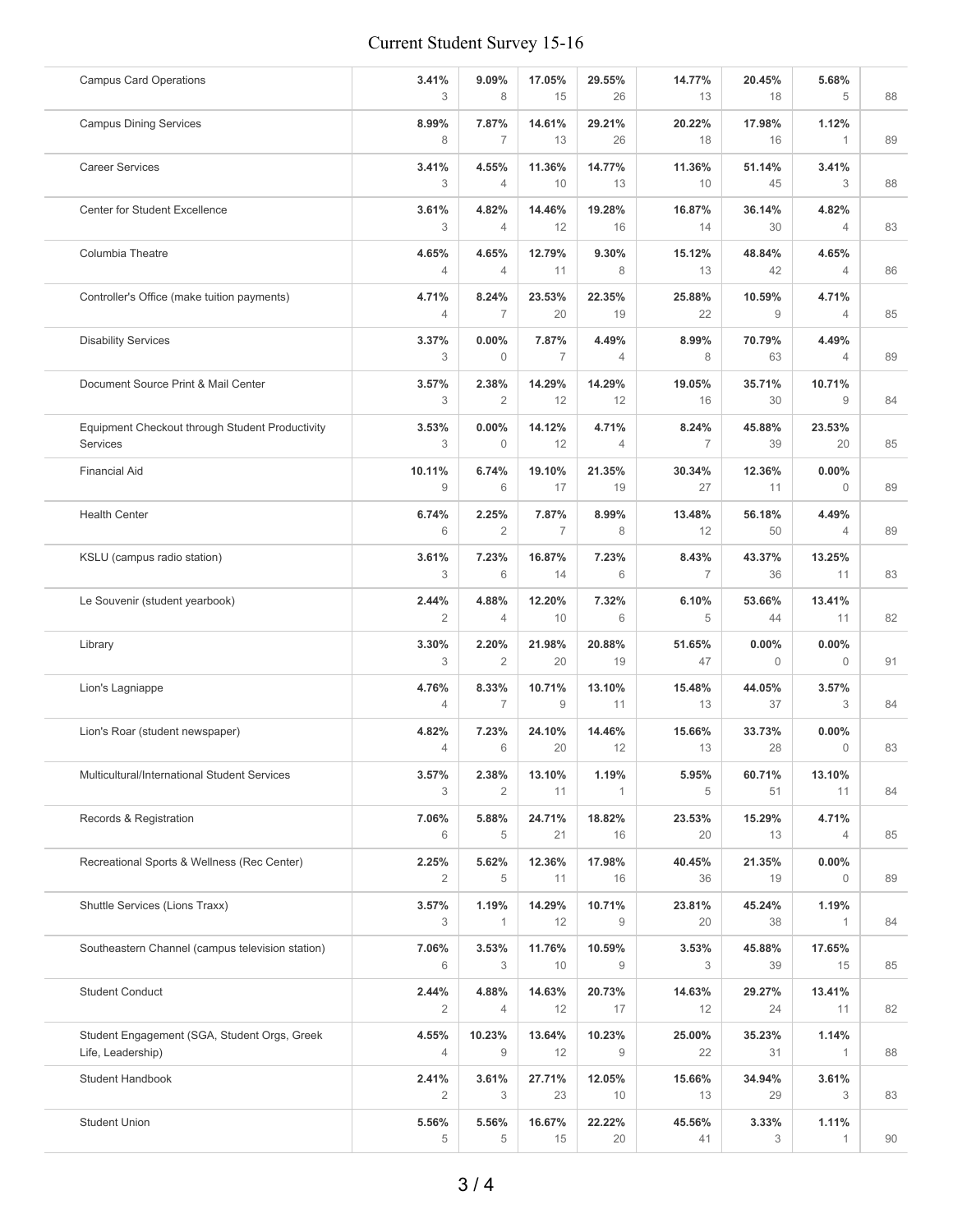## Current Student Survey 15-16

| Technology                   | 6.74%          | 4.49%          | 32.58%         | 22.47% | 28.09% | 5.62%          | $0.00\%$       |    |
|------------------------------|----------------|----------------|----------------|--------|--------|----------------|----------------|----|
|                              | 6              | $\overline{4}$ | 29             | 20     | 25     | 5              | $\Omega$       | 89 |
| Testing                      | 3.49%          | 5.81%          | 20.93%         | 32.56% | 17.44% | 18.60%         | 1.16%          |    |
|                              | 3              | 5              | 18             | 28     | 15     | 16             | 1              |    |
| <b>Textbook Rental</b>       | 7.87%          | 4.49%          | 10.11%         | 21.35% | 56.18% | 0.00%          | $0.00\%$       |    |
|                              | $\overline{7}$ | $\overline{4}$ | $\overline{9}$ | 19     | 50     | $\mathbf{0}$   | $\Omega$       |    |
| <b>University Bookstore</b>  | 8.70%          | 7.61%          | 15.22%         | 20.65% | 42.39% | 3.26%          | 2.17%          |    |
|                              | 8              | $\overline{7}$ | 14             | 19     | 39     | 3              | $\overline{2}$ |    |
| <b>University Center</b>     | 2.30%          | $0.00\%$       | 18.39%         | 17.24% | 27.59% | 32.18%         | 2.30%          |    |
|                              | 2              | $\Omega$       | 16             | 15     | 24     | 28             | $\overline{2}$ |    |
| University Counseling Center | 4.76%          | 2.38%          | 5.95%          | 7.14%  | 16.67% | 58.33%         | 4.76%          |    |
|                              | $\overline{4}$ | 2              | 5              | 6      | 14     | 49             | $\overline{4}$ |    |
| University Housing           | 4.71%          | 9.41%          | 10.59%         | 14.12% | 7.06%  | 51.76%         | 2.35%          |    |
|                              | $\overline{4}$ | 8              | $\overline{9}$ | 12     | 6      | 44             | $\overline{2}$ |    |
| <b>University Parking</b>    | 30.43%         | 18.48%         | 23.91%         | 13.04% | 8.70%  | 4.35%          | 1.09%          |    |
|                              | 28             | 17             | 22             | 12     | 8      | $\overline{4}$ |                |    |
| University Police Department | 8.99%          | 8.99%          | 12.36%         | 14.61% | 30.34% | 24.72%         | $0.00\%$       |    |
|                              | 8              | 8              | 11             | 13     | 27     | 22             | $\Omega$       |    |
| <b>Writing Center</b>        | 5.62%          | 3.37%          | 8.99%          | 12.36% | 23.60% | 41.57%         | 4.49%          |    |
|                              | 5              | 3              | 8              | 11     | 21     | 37             | 4              |    |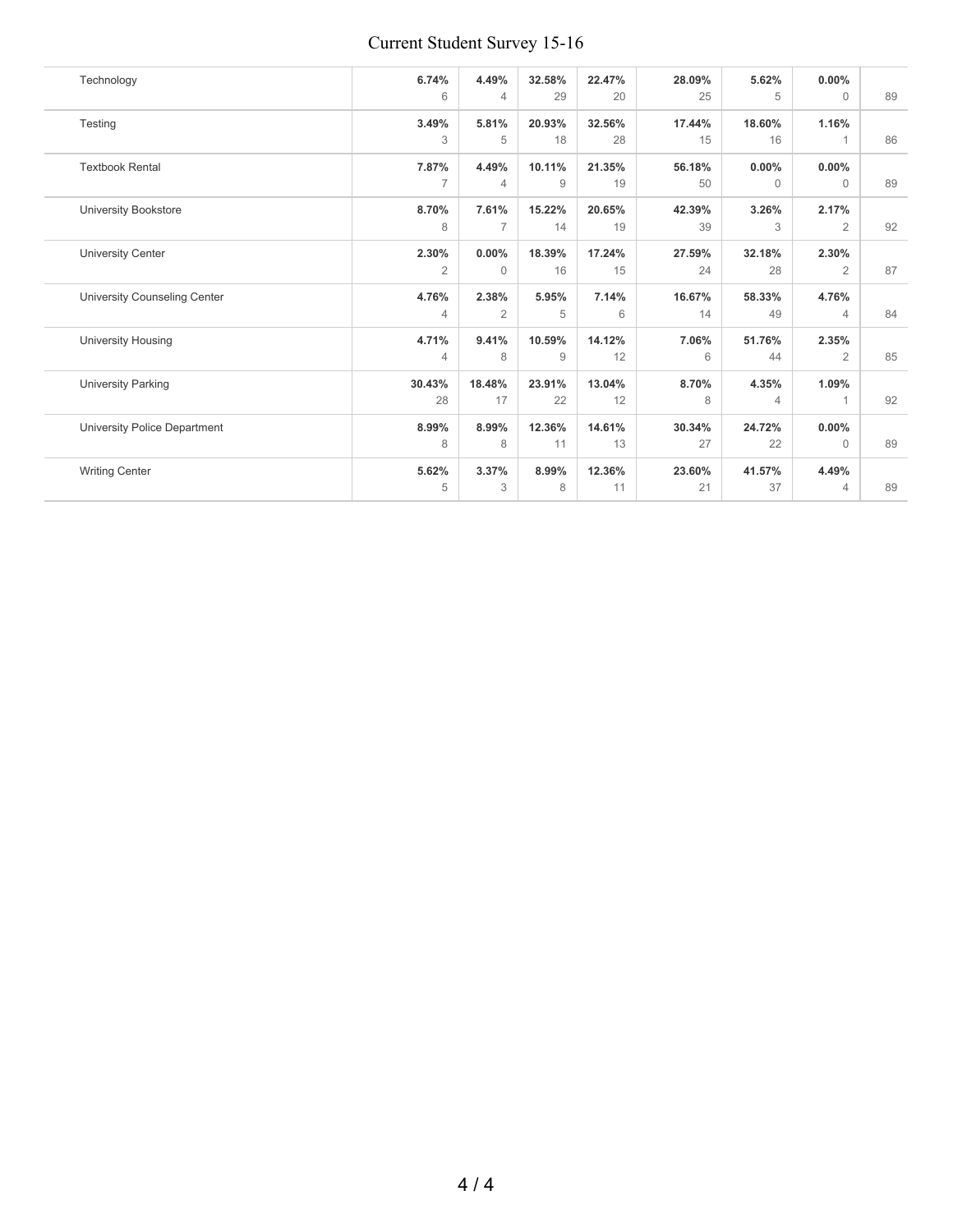It is also important to look at the discrepancy between the importance of a service and the satisfaction with the service. If a service is rated as very important, but satisfaction is very low, this indicates an area which needs to be addressed. The table below provides the mean difference between ratings of importance and ratings of satisfaction with each service, program, or activity. Students who responded "Haven't Used" or "Unaware" for a service were not included in this analysis. The possible range is  $-4$  to  $+4$ , with a negative number indicating a higher perceived importance than satisfaction. A positive number indicates that satisfaction is higher than importance. For example, if a student rated a service as Very Important (5) and rated satisfaction as Very Dissatisfied (1) than the difference rating would be -4. The area with the largest gap between importance and satisfaction was Parking (-2.05), followed by University

 Housing (-1.41), and Financial Aid (-1.10). The area with the smallest gap was Equipment Checkout through SPS (.00), followed by Document Source (.07).

| Mean difference between importance of and satisfaction with services, programs and |  |
|------------------------------------------------------------------------------------|--|
| activities.                                                                        |  |

| <b>Program, Service, Activity</b>                   | <b>Mean Difference</b><br><b>Rating</b> | <b>Number of</b><br><b>Students</b> |
|-----------------------------------------------------|-----------------------------------------|-------------------------------------|
| Le Souvenir                                         | 0.67                                    | 27                                  |
| Southeastern Channel                                | 0.39                                    | 31                                  |
| <b>KSLU</b>                                         | 0.33                                    | 36                                  |
| <b>Athletics</b>                                    | 0.11                                    | 53                                  |
| Lion's Roar                                         | 0.09                                    | 55                                  |
| <b>Student Handbook</b>                             | 0.08                                    | 50                                  |
| <b>Document Source</b>                              | 0.07                                    | 45                                  |
| Equipment Checkout through SPS                      | 0.00                                    | 26                                  |
| Campus Activities Board (CAB)                       | $-0.08$                                 | 38                                  |
| Recreational Sports & Wellness                      | $-0.13$                                 | 69                                  |
| Lion Traxx                                          | $-0.14$                                 | 44                                  |
| Lion's Lagniappe                                    | $-0.16$                                 | 44                                  |
| <b>Writing Center</b>                               | $-0.21$                                 | 47                                  |
| <b>University Bookstore</b>                         | $-0.29$                                 | 85                                  |
| <b>Multicultural/International Student Services</b> | $-0.29$                                 | 21                                  |
| <b>Student Union</b>                                | $-0.33$                                 | 85                                  |
| <b>Student Conduct</b>                              | $-0.34$                                 | 47                                  |
| <b>Student Engagement</b>                           | $-0.36$                                 | 56                                  |
| <b>University Counseling Center</b>                 | $-0.37$                                 | 30                                  |
| <b>Center for Student Excellence</b>                | $-0.40$                                 | 48                                  |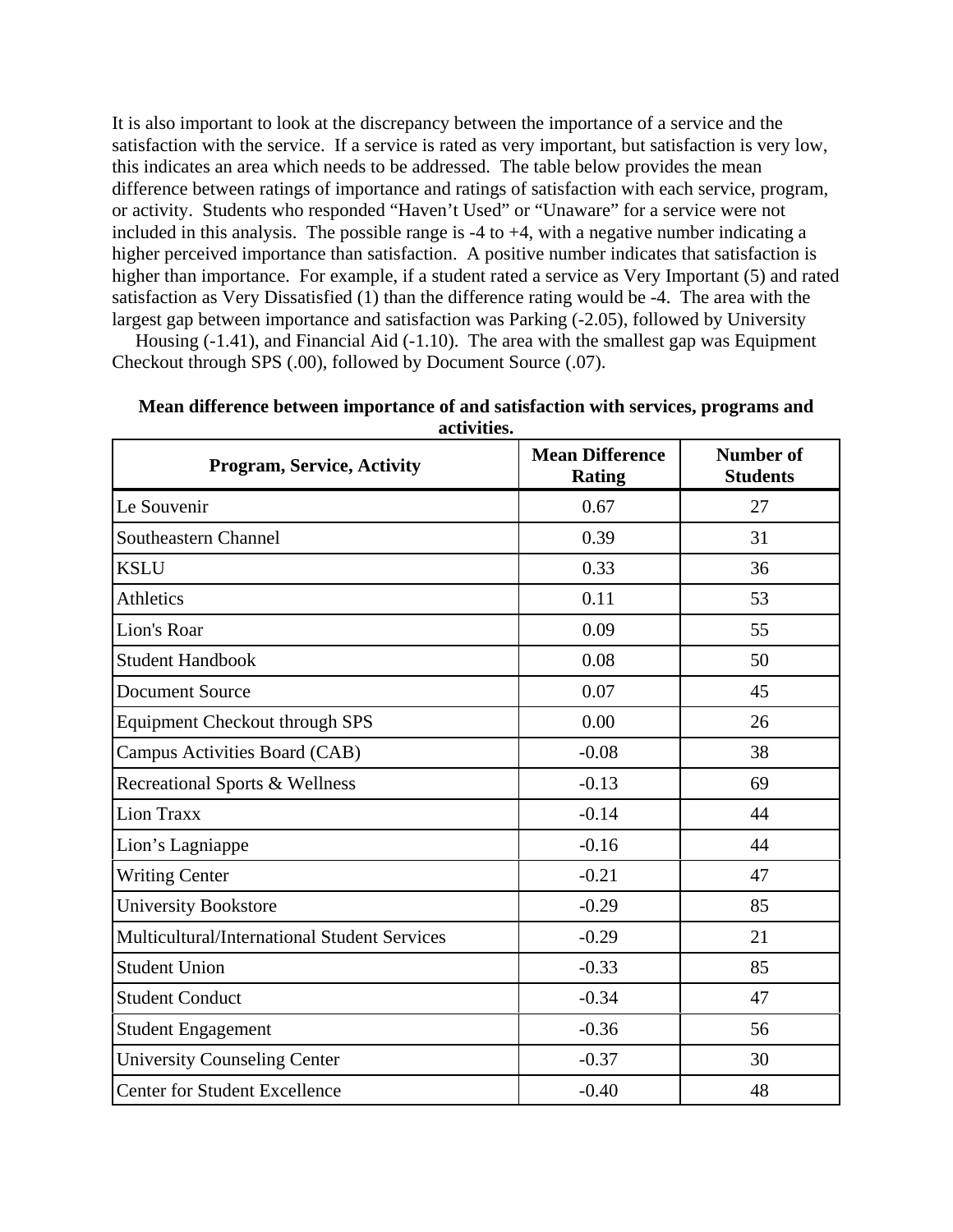| <b>Program, Service, Activity</b> | <b>Mean Difference</b><br><b>Rating</b> | <b>Number of</b><br><b>Students</b> |
|-----------------------------------|-----------------------------------------|-------------------------------------|
| <b>Campus Card Operations</b>     | $-0.42$                                 | 64                                  |
| Testing                           | $-0.46$                                 | 67                                  |
| Library                           | $-0.56$                                 | 89                                  |
| <b>Textbook Rental</b>            | $-0.57$                                 | 89                                  |
| Controller                        | $-0.58$                                 | 72                                  |
| Records & Registration            | $-0.66$                                 | 67                                  |
| <b>Disability Services</b>        | $-0.68$                                 | 22                                  |
| <b>Career Services</b>            | $-0.69$                                 | 39                                  |
| <b>Admissions</b>                 | $-0.71$                                 | 86                                  |
| <b>Health Center</b>              | $-0.82$                                 | 34                                  |
| Technology                        | $-0.86$                                 | 83                                  |
| <b>University Police</b>          | $-0.85$                                 | 66                                  |
| <b>Campus Dining</b>              | $-0.89$                                 | 72                                  |
| <b>Financial Aid</b>              | $-1.10$                                 | 78                                  |
| <b>University Housing</b>         | $-1.41$                                 | 39                                  |
| <b>University Parking</b>         | $-2.05$                                 | 87                                  |

Respondents were asked to comment about any of the student services, programs, activities, or offices provided by Southeastern.. A total of 26 respondents made a comment. All of the comments are presented below. These are verbatim statements from the students, the only editing was to remove obscene language, spelling and grammar is as the student wrote.

- A lot of the employees like in the bookstore, health center, union, math lab, etc. are extremely rude, like if you don't want to be here thats fine but don't be rude to me, but I'm paying for a service.
- Bookstore is extremely overpriced
- ! Campus Parking; Upperclassmen parking is a wreck!! We fight day in and day out for a spot to begin with and then parking will block off the parking lot to the left of the union and behind the library for visitors. I understand we need to have parking for visitors but there is a substantial amount of teacher parking that could be used for our visitors. There is ALWAYS plenty of spots open in the parking lot next to McClemmons Hall not to mention many other areas on campus.
- ! I believe the controller's office needs to be a bit more courteous. Financial aid office needs to be more informative on deadlines with student aid or paper work. Students need to be informed more on upcoming guest speakers or theatrical shows at the Columbia Theatre. Zachary Taylor Hall needs major renovating and health inspecting.
- I dont like greek life